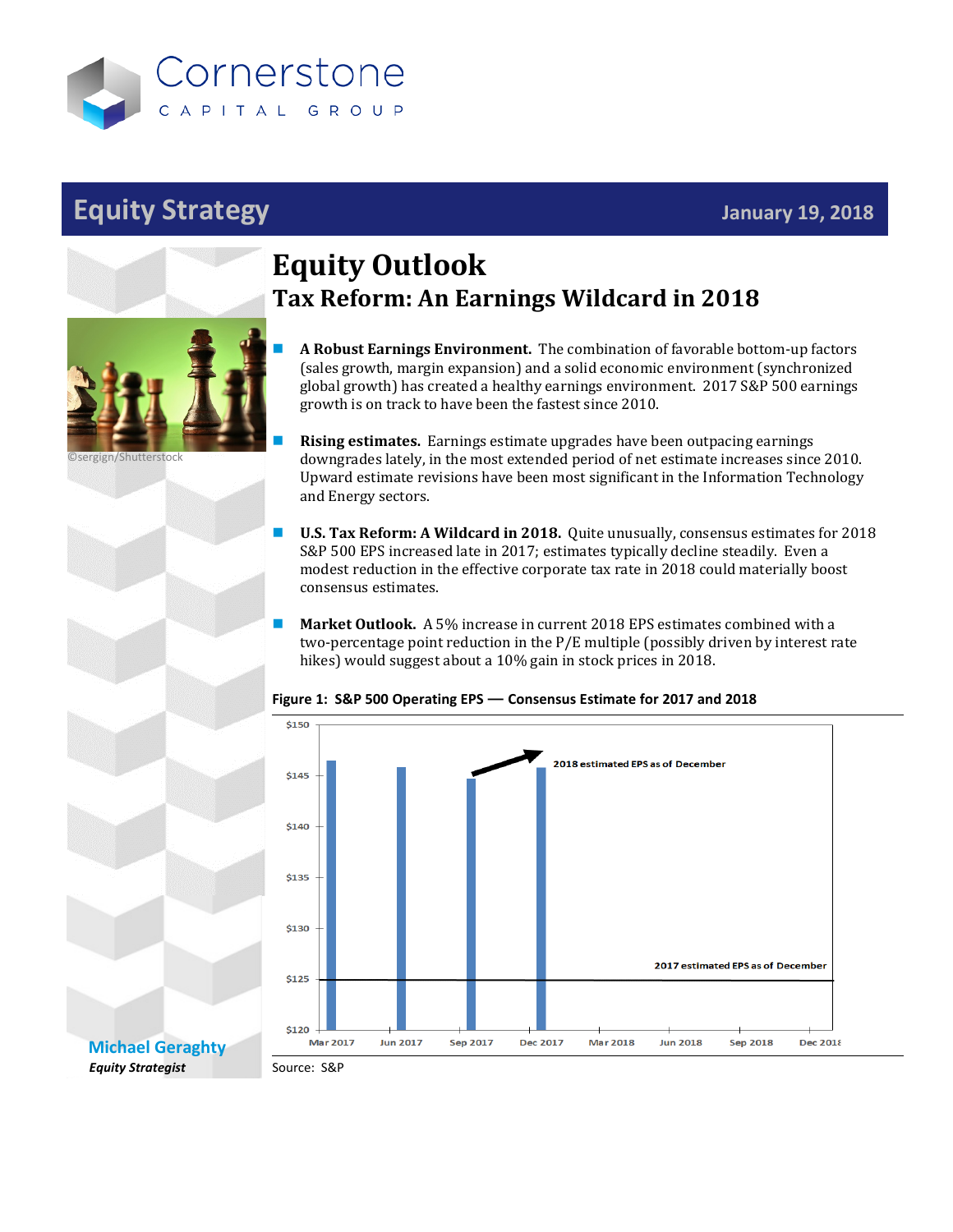### **A Robust Earnings Environment in 2017**

When all fourth quarter earnings reports have been released, 2017 S&P 500 earnings growth will likely have been the fastest since 2010 — Figure 2.





From a bottom-up perspective, earnings momentum has been driven by the highly favorable combination of robust sales growth (Figure 3) and a record-high profit margin (Figure 4).



**Figure 4: S&P 500 Operating Margin**

Source: S&P





Source: S&P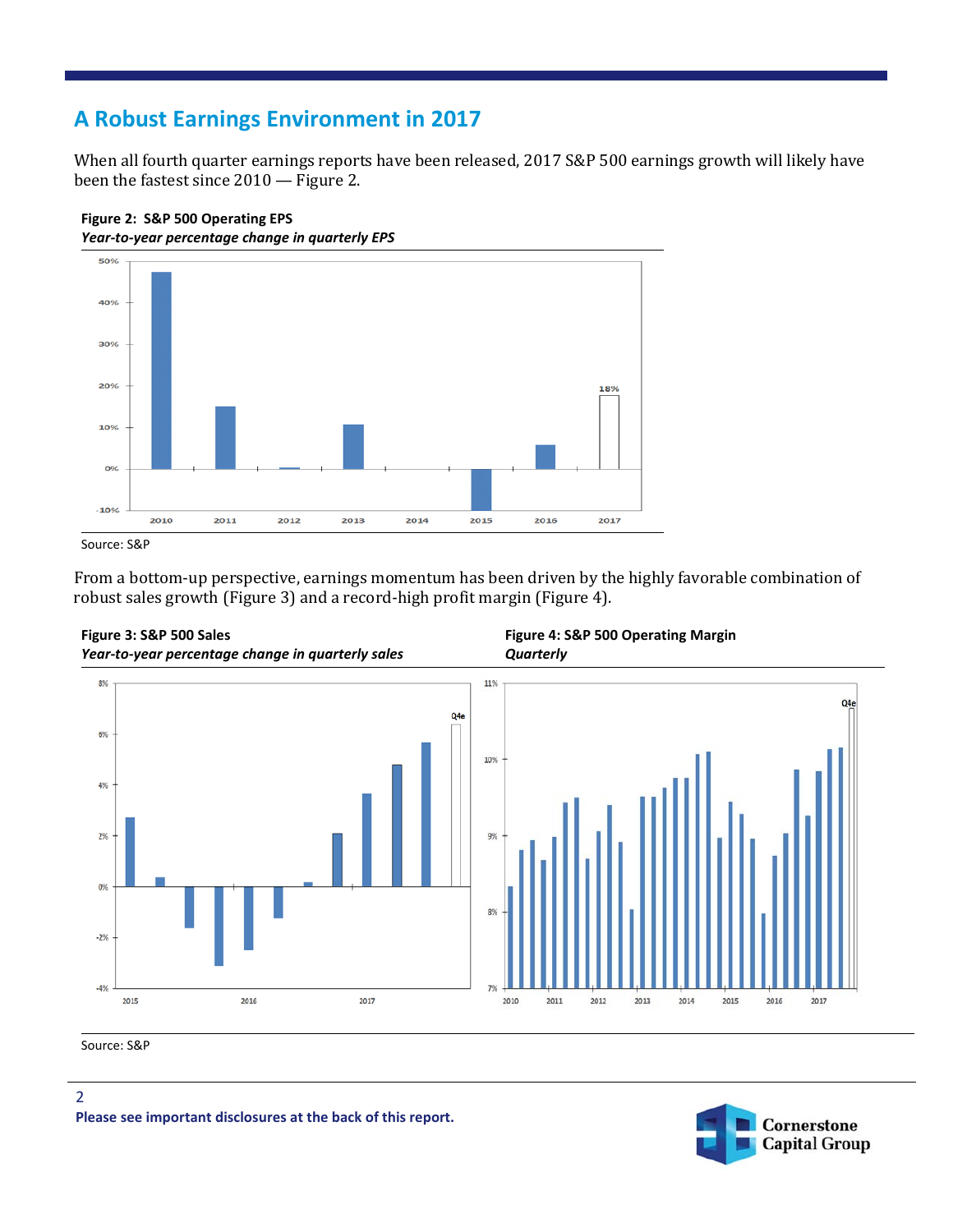Looking forward, Figure 5 illustrates that the Conference Board's Leading Economic Index (LEI) for the U.S. has a close correlation with S&P 500 earnings growth. The LEI increased 0.4% in November, following a 1.2% increase in October and a 0.1% increase in September, suggesting that solid economic growth will continue into the first half of 2018, which would be a clear positive for the earnings outlook.





Source: S&P, Bloomberg

3

In addition, a significant portion of U.S. corporate profits is derived from overseas, so that strength in the global economy is an important tailwind— Figure 6.







**Please see important disclosures at the back of this report.**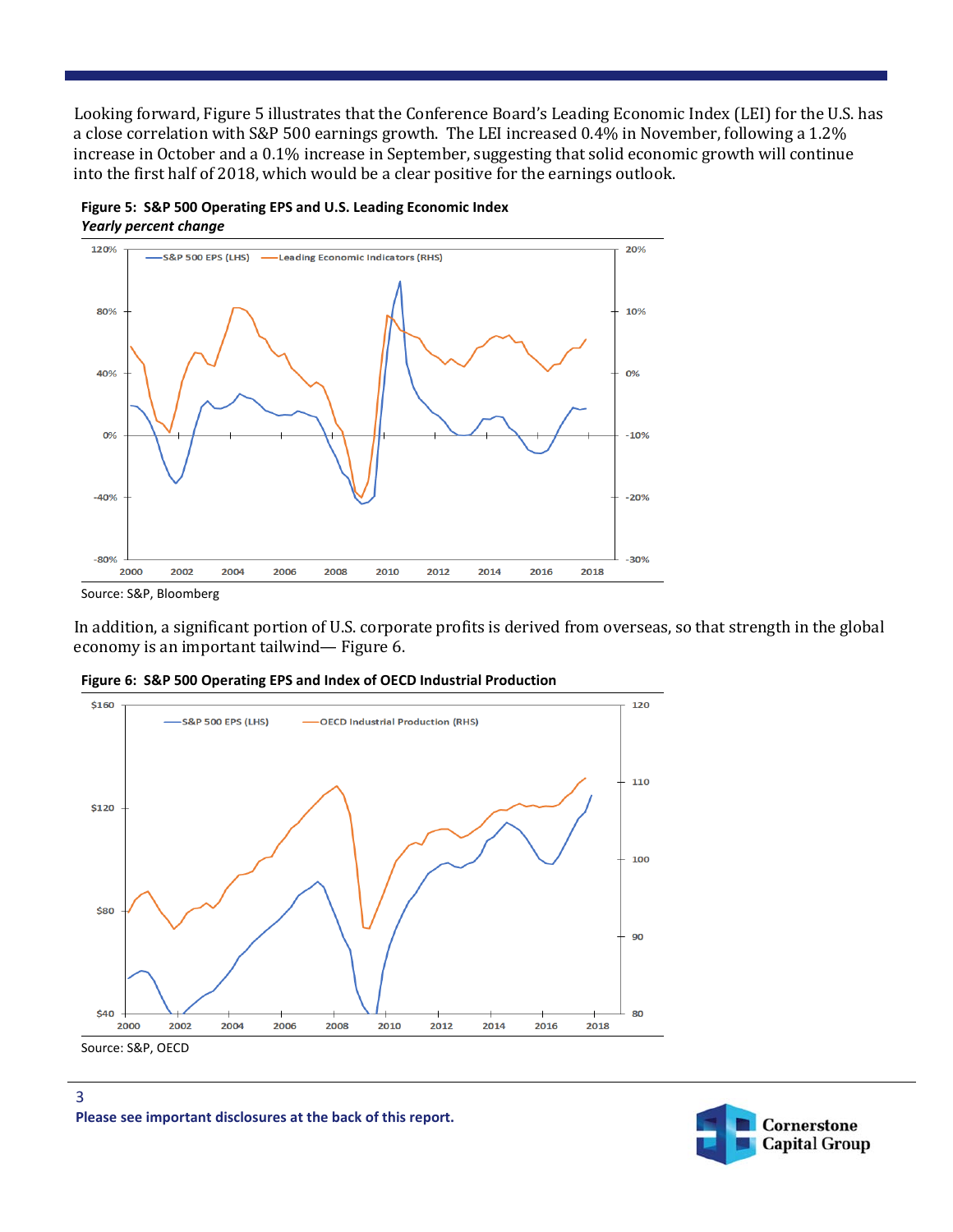Perhaps not surprisingly, since the summer of 2017 earnings estimate increases have significantly outpaced estimate decreases for companies in the S&P 500. Figure 7 illustrates this has been the most extended period of net estimate increases since 2010.



**Figure 7: Percentage of Net Upward Estimate Revisions within the S&P 500** *# estimates up minus # estimates down as % of total # of estimates. Three month moving average of weekly data*

Source: First Call

Figure 8 illustrates upward estimate revisions have been most prevalent in the Information Technology and Energy sectors, which combined account for almost one-third of the S&P 500.





Source: Bloomberg

4

**Please see important disclosures at the back of this report.**

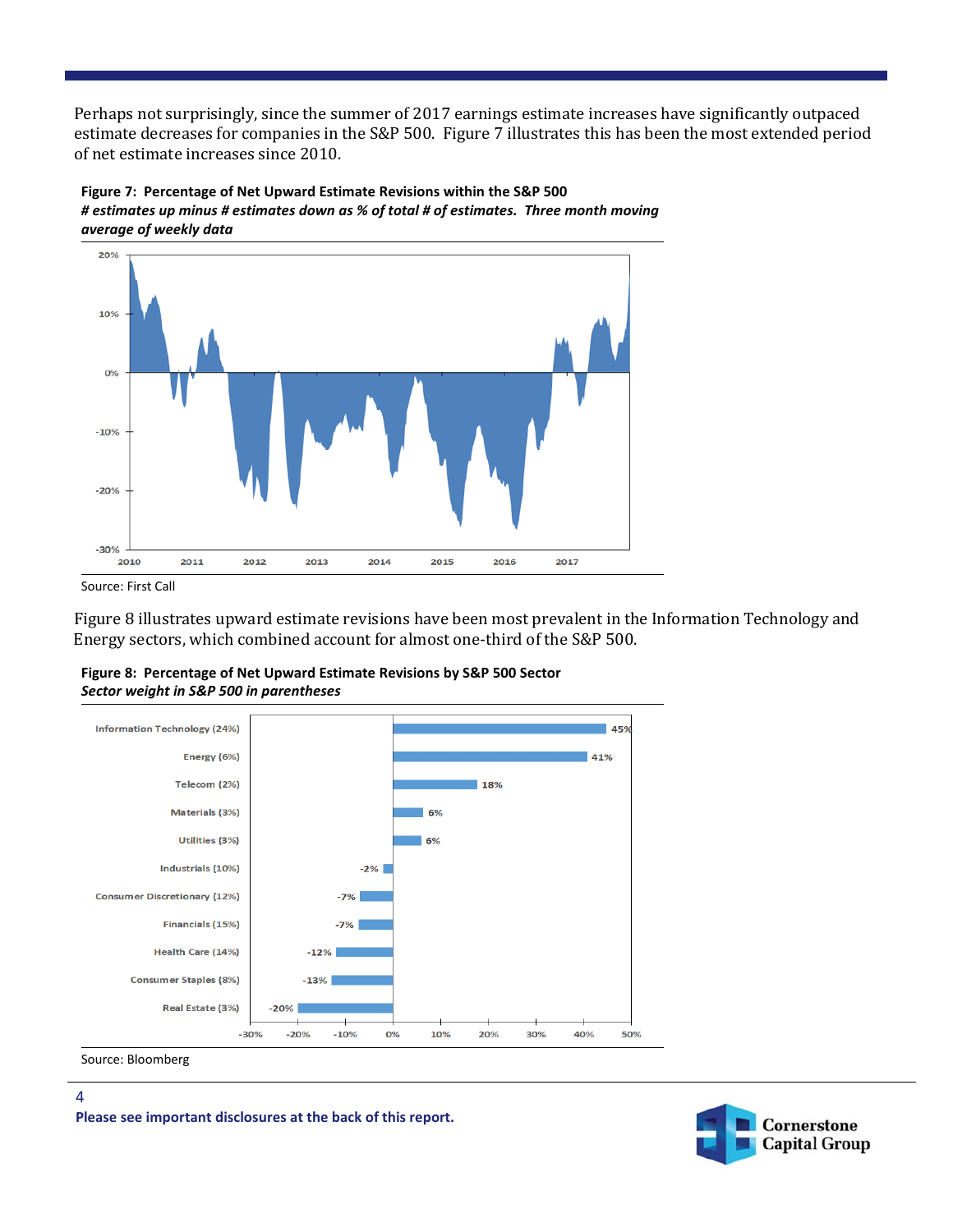Reflecting the combination of factors outlined above, Figure 9 illustrates that the consensus estimate for 2018 S&P 500 operating EPS *increased* in the fourth quarter of 2017. This is quite unusual because the usual pattern — seen in 2017 — is for the consensus earnings estimate to steadily *decline* with the progression of time.



**Figure 9: S&P 500 Operating EPS ̶Consensus Estimates for 2017 and 2018 (Index: March = 100)**

## **Legislative Reform: A Wildcard in 2018**

On top of this robust earnings environment, U.S. tax reform could give an additional boost to corporate profits. Following the passing into law of The Tax Jobs and Cuts Act of 2017, the corporate tax rate was cut to 21% from 35% effective January 1, 2018. While the full effects of the tax reform will likely not be felt in 2018, even a modest reduction in the effective corporate tax rate could boost S&P 500 operating EPS by a material amount. Moreover, reduced corporate concerns about government regulation could encourage companies to boost investment spending — nondefense capital goods orders are still 5% below their 2014 peak (Figure 10).



**Figure 10: S&P 500 Operating EPS and U.S. Nondefense Capital Goods Orders**

5



Source: S&P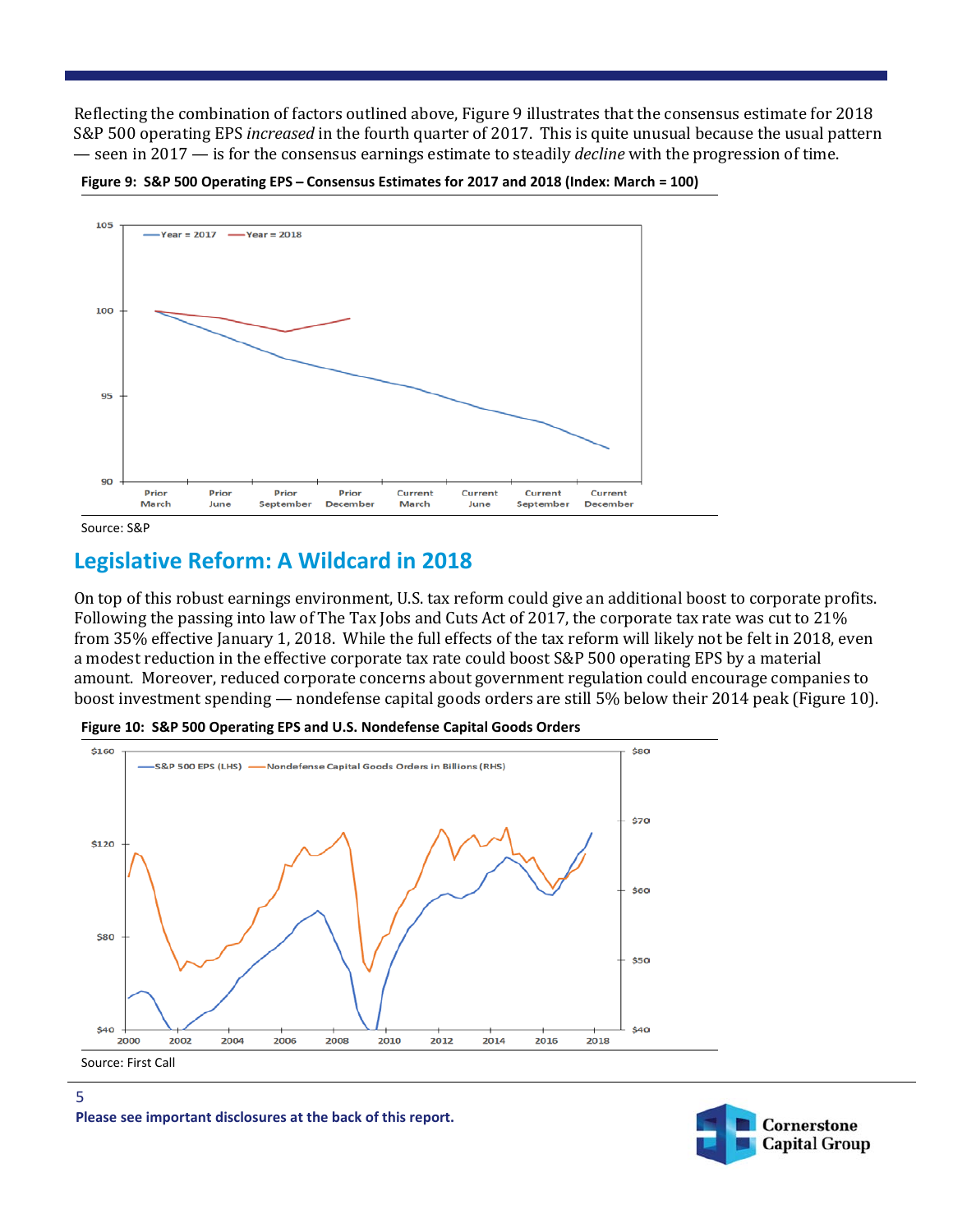Looking at it from an Environmental, Social and Governance (ESG) perspective, however, this tax reform — as well as additional legislative initiatives that could occur in 2018 — might not be the clear-cut positive it is for corporations.

- **Environmental.** Included in the new tax reform law is the provision for opening parts of Alaska's Arctic National Wildlife Refuge to drilling for oil, gas, and other energy development. Separately, it has been speculated that new legislation targeting infrastructure could also have negative consequences for the environment. For example, many conservatives argue that the Endangered Species Act hinders infrastructure projects. Similarly, the National Environmental Policy Act, which requires federal agencies to assess the environmental effects of their proposed actions, has been criticized as an impediment to development.
- **Social.** It had been predicted by some observers that the cut in the corporate tax rate would result in higher wages for workers. Indeed, following the passing of the tax act a number of companies including American Airlines, AT&T, Bank of America, Comcast Corp, Fiat Chrysler, JetBlue, Fifth Third Bancorp, Southwest Airlines, Walmart— announced one-time bonuses for their employees. However, of the nine companies listed above, only two (Fifth Third Bancorp and Walmart) said they were also raising wages for their workers. A study by the president's Council of Economic Advisers said that material wage growth resulting from the tax act would take several years to go into effect. A likely reason for this is that, even in a tight labor market, employers aren't forced to pay workers more, reflecting a combination of factors including the globalization of the labor force, job automation, the decline of unions, and the rise of contract work.
- **Governance.** A group of Senate Democrats has joined Republicans to support legislation that would mark the first major revision of the Dodd-Frank Act, which was passed in the wake of the 2008 financial crisis to increase the regulation of the financial system. The intent of the current initiative is to roll back post-crisis rules and regulatory obligations. Critics argue that many of the institutions that received government assistance during the downturn would get less oversight, which would increase the risk of another taxpayer-funded bailout.



6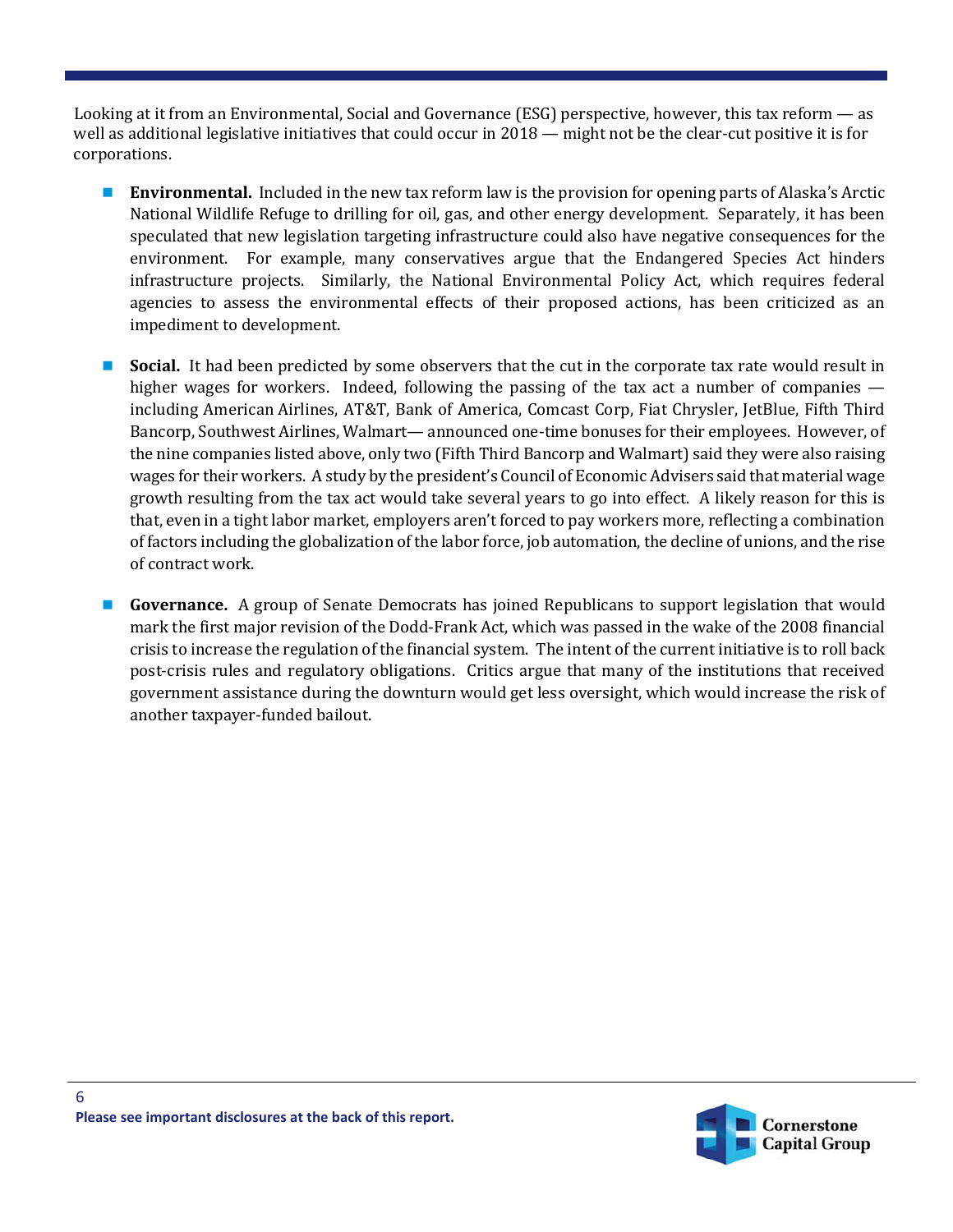### **Further Gains in Stock Prices Likely in 2018**

In terms of valuations, it remains the case that the price-to-earnings multiple is still elevated — Figure 11.



**Figure 11: S&P 500 Price-to-Earnings Multiple**



| <b>Current S&amp;P 500 level</b>  | 2748  |      |            |      |      |
|-----------------------------------|-------|------|------------|------|------|
| <b>Current Trailing EPS</b>       | \$125 |      |            |      |      |
| <b>Current Trailing P/E</b>       | 22    |      |            |      |      |
| <b>Current Consensus 2018 EPS</b> | \$146 |      |            |      |      |
| P/E Multiple                      | 22    |      |            |      |      |
| 5% Increase in Consensus 2018 EPS | \$153 |      |            |      |      |
| P/E Multiple                      | 22    | 21   | 20         | 19   | 18   |
| Implied 2018 S&P 500 Level        | 3366  | 3212 | 3059       | 2906 | 2753 |
| % Change from Current Level       | 22%   | 17%  | <b>11%</b> | 6%   | 0%   |

#### **Figure 12: Sensitivity Analysis ̶P/E Multiple and 2018 EPS**

Source: S&P, Cornerstone Capital Group

7



**Please see important disclosures at the back of this report.**